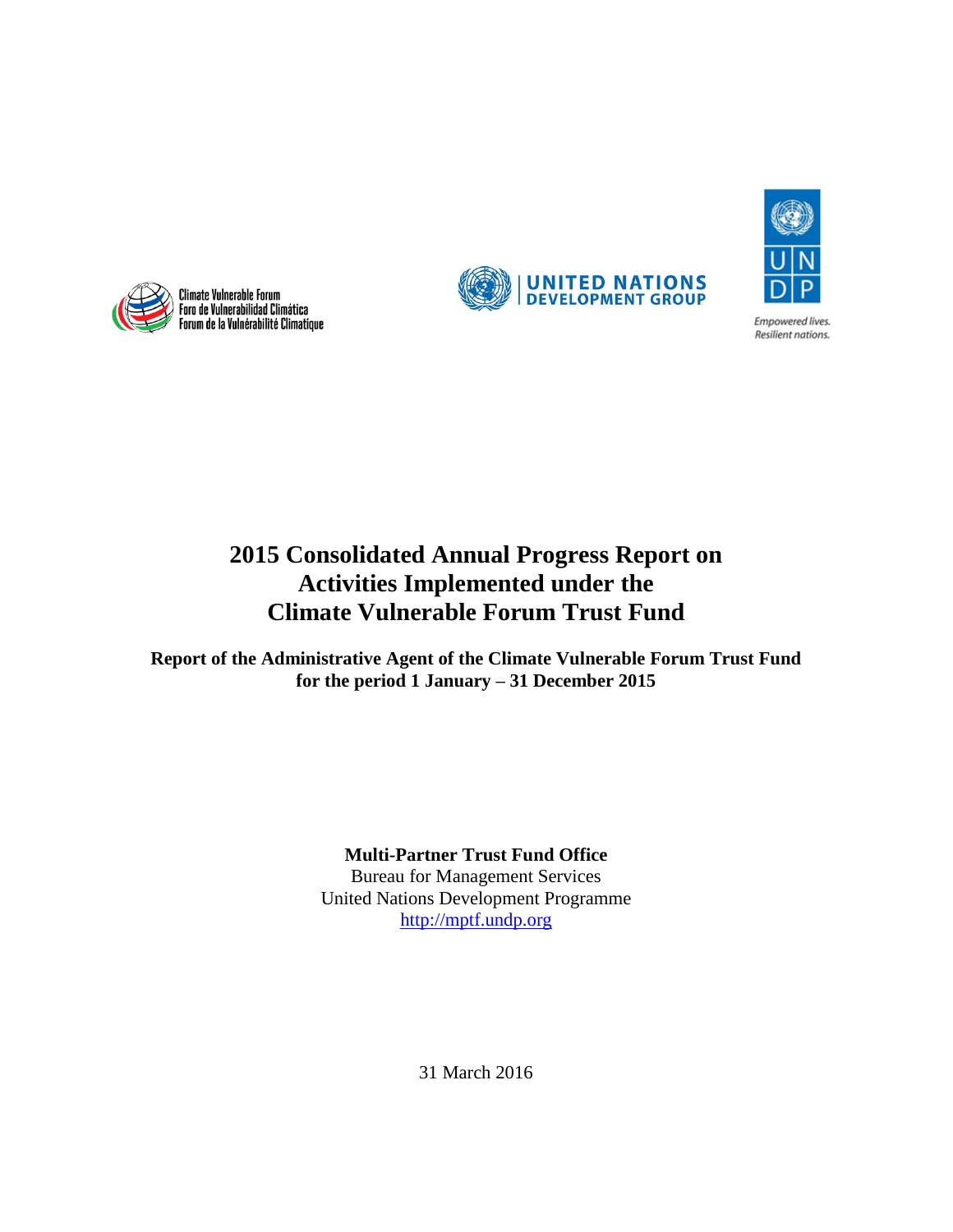# **PARTICIPATING UN ORGANIZATIONS**





United Nations Development Programme (UNDP)



United Nations International Strategy for Disaster Reduction (UNISDR)



World Meteorological Organization (WMO)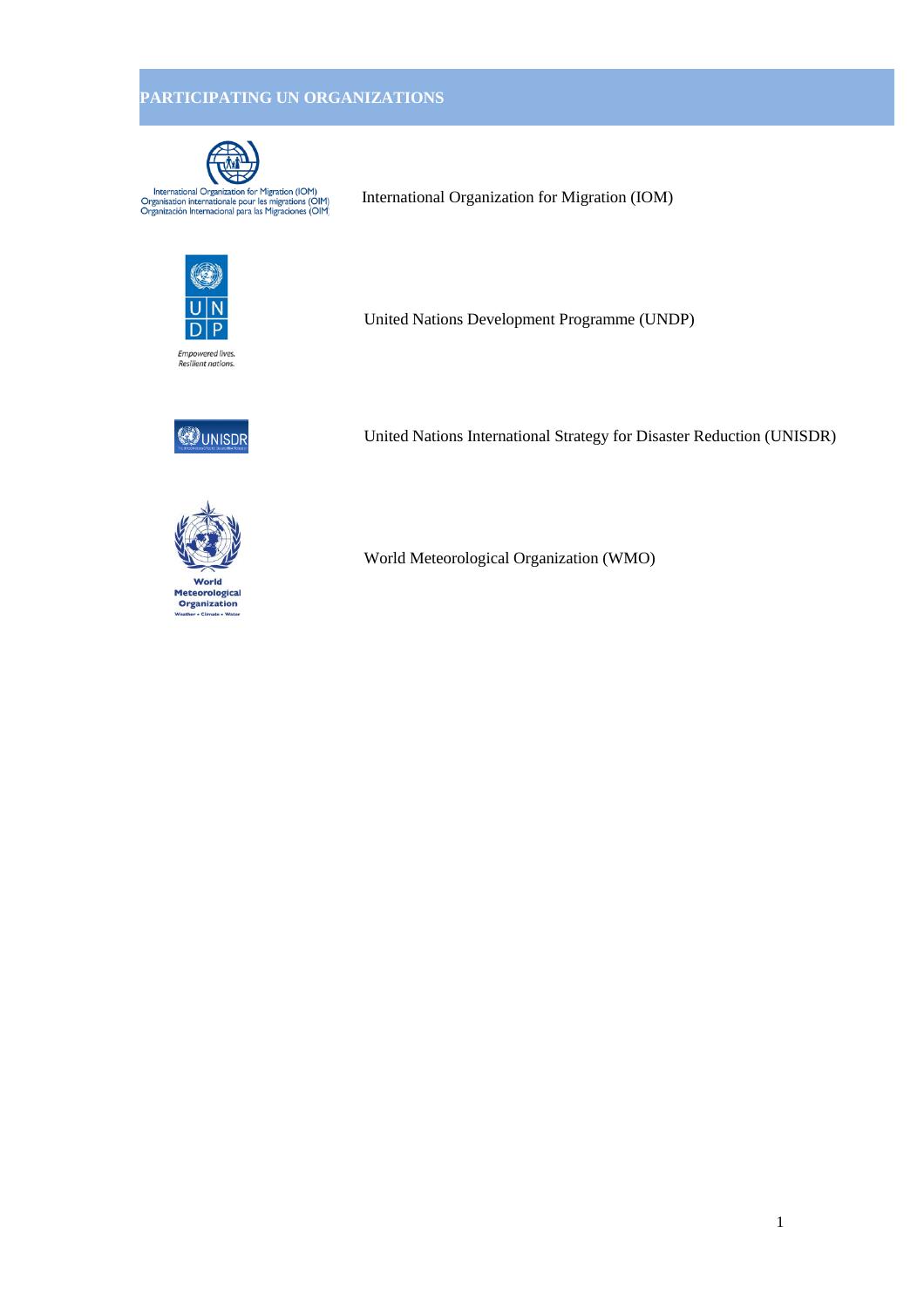# **CONTRIBUTING DONORS**



Bangladesh



Norway

Switzerland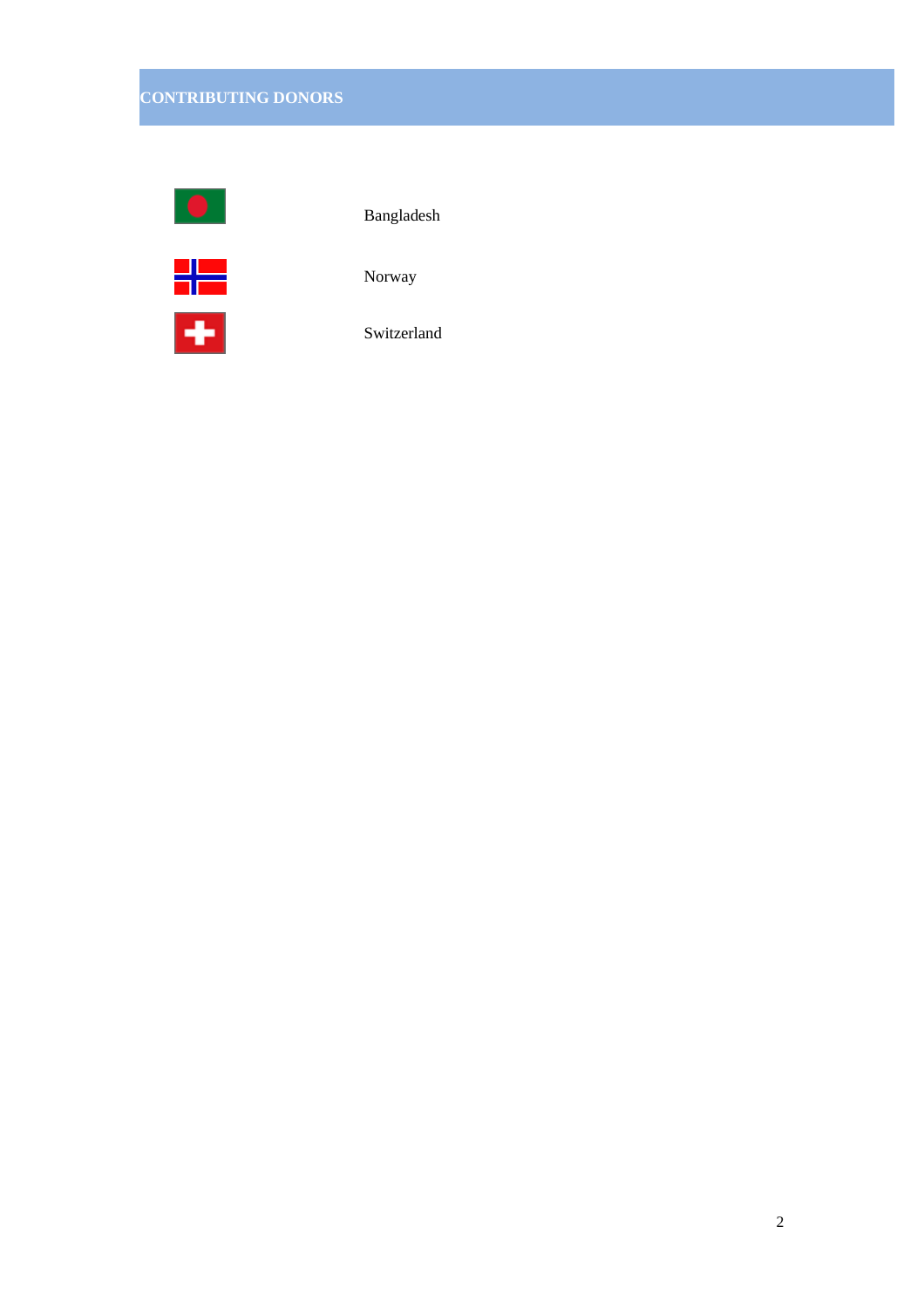## **DEFINITIONS**

#### **Allocation**

Amount approved by the Steering Committee for a project/programme.

#### **Approved Project/Programme**

A project/programme including budget, etc., that is approved by the Steering Committee for fund allocation purposes.

#### **Contributor Commitment**

Amount(s) committed by a donor to a Fund in a signed Standard Administrative Arrangement with the UNDP Multi-Partner Trust Fund Office (MPTF Office), in its capacity as the Administrative Agent. A commitment may be paid or pending payment.

### **Contributor Deposit**

Cash deposit received by the MPTF Office for the Fund from a contributor in accordance with a signed Standard Administrative Arrangement.

#### **Delivery Rate**

The percentage of funds that have been utilized, calculated by comparing expenditures reported by a Participating Organization against the 'net funded amount'.

#### **Indirect Support Costs**

A general cost that cannot be directly related to any particular programme or activity of the Participating Organizations. UNDG policy establishes a fixed indirect cost rate of 7% of programmable costs.

## **Net Funded Amount**

Amount transferred to a Participating Organization less any refunds transferred back to the MPTF Office by a Participating Organization.

#### **Participating Organization**

A UN Organization or other intergovernmental Organization that is an implementing partner in a Fund, as represented by signing a Memorandum of Understanding (MOU) with the MPTF Office for a particular Fund.

#### **Project Expenditure**

The sum of expenses and/or expenditure reported by all Participating Organizations for a Fund irrespective of which basis of accounting each Participating Organization follows for donor reporting.

#### **Project Financial Closure**

A project or programme is considered financially closed when all financial obligations of an operationally completed project or programme have been settled, and no further financial charges may be incurred.

#### **Project Operational Closure**

A project or programme is considered operationally closed when all programmatic activities for which Participating Organization(s) received funding have been completed.

#### **Project Start Date**

Date of transfer of first instalment from the MPTF Office to the Participating Organization.

#### **Total Approved Budget**

This represents the cumulative amount of allocations approved by the Steering Committee.

## **US Dollar Amount**

The financial data in the report is recorded in US Dollars and due to rounding off of numbers, the totals may not add up.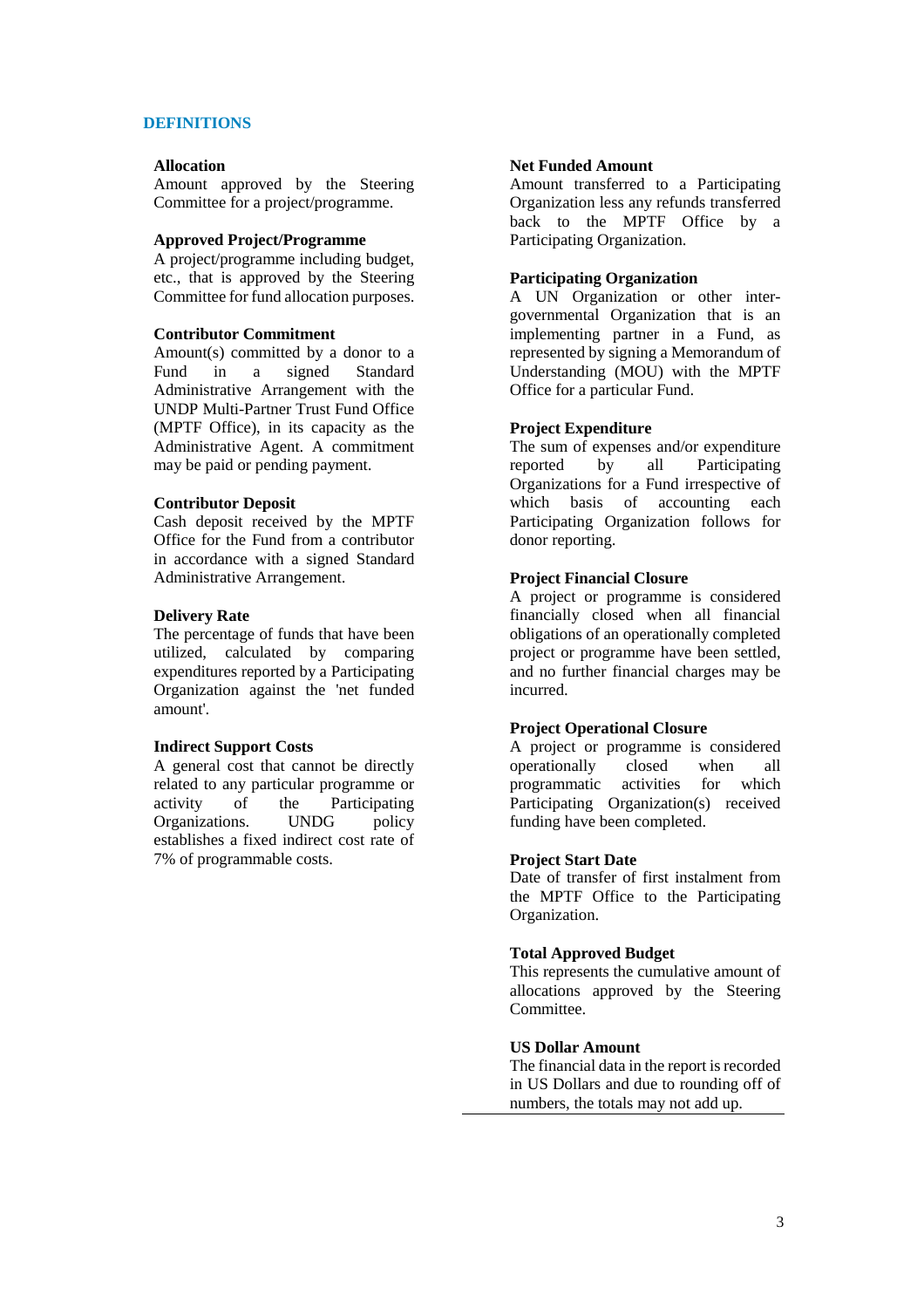#### **PART I - NARRATIVE REPORT**

This Consolidated Annual Progress Report for the Climate Vulnerable Forum Trust Fund (CVFTF) covers the period from 1 January to 31 December 2015, in fulfilment of the reporting requirements set out in the Standard Administrative Arrangement (SAA) concluded with Donors, and with the Memorandum of Understanding (MOU) signed by Participating International/UN Organizations. The Annual Progress Report is a consolidation of information, data and financial statements submitted by Participating Organisations. It is not an evaluation of the CVFTF nor an assessment of the performance of the Participating Organisations. The report serves as a comprehensive synopsis of accomplishments and challenges related to the CVFTF. The Climate Vulnerable Forum (CVF) organised the CVFTF as a mechanism to support both Forum and CVF partner activities in targeting improvements to policy, which are beneficial to groups vulnerable to climate change impacts. The CVF represents these groups on an international scale.

#### **I. Executive Summary**

#### **Overview**

2015 was the CVFTF's second full operational year since CVFTF activity funding began in the second quarter of 2013. The primary activities were the three regional workshops in the Pacific (April 2015), Africa (May 2015) and Asia (May 2015), two strategic global events, and provision of CVFTF Ad-Hoc Technical Secretariat support functions to members. These activities supported by the CVF Trust Fund, and further activities funded by parallel contributions from Germany, were the impetus behind 23 new countries joining the Forum in 2015. This increased the CVF's membership to 43 nations, including new representation from Africa, Asia, the Middle East and North Africa and Central America, the Caribbean and the Pacific. UNDP was the only CVFTF participating organisation to implement Fund activities in 2015. CVFTF continues to meet resource mobilisation challenges in ensuring that fund capitalisation matches implementation ambitions, although additional support to the CVFTF programme of work was forthcoming during 2015 (from Germany).

#### **Summary of Activities**

The CVFTF programme funded three regional workshops in the Pacific (Apia, Samoa 22-27 February), Africa (Addis Ababa, Ethiopia 7-8 May) and Asia (Manila, Philippines 20-21 May), promoting trans-group South-South cooperation and knowledge exchange. In addition to the regional workshops there were two Strategic Global Events: 1) a Geneva Briefing on 12 February 2015 Geneva, Switzerland, which as CVF Chair, the Permanent Mission of the Philippines to the United Nations and other international organisations in Geneva convened with CVF member states in order to deliberate on the priorities and goals of the CVF under the Philippine chairmanship for 2015-16; 2) a second CVF Briefing of Members and Observers Meeting was on 23 July 2015 in Geneva, Switzerland, which was part of the Forum's preparation for the launch of the Vulnerable Twenty (V20) Group and the critical UNFCCC Paris Conference of the Parties (COP21) meeting. Under the CVFTF program, the CVF provided Technical Secretariat Services and Communications support including the development and maintenance of the CVF public website and online social media channels, which include Google Plus, Facebook, Instagram and Twitter.

CVFTF resource expenditures for 2015, totalled \$164,746.

A parallel financial contribution of 841,051.29 Euros from Germany (BMUB/GIZ and Federal Foreign Office of Germany) further supported the following activities:

A Middle East and North Africa Regional Workshop (Geneva, Switzerland 28-29 May 2015) promoted South-South cooperation and knowledge exchange for the region. A Global Consultation (Bonn, Germany 4 June 2015) was a strategic event that enabled the CVF to agree how the regional meeting recommendations should translate to the global level. Participants included CVF members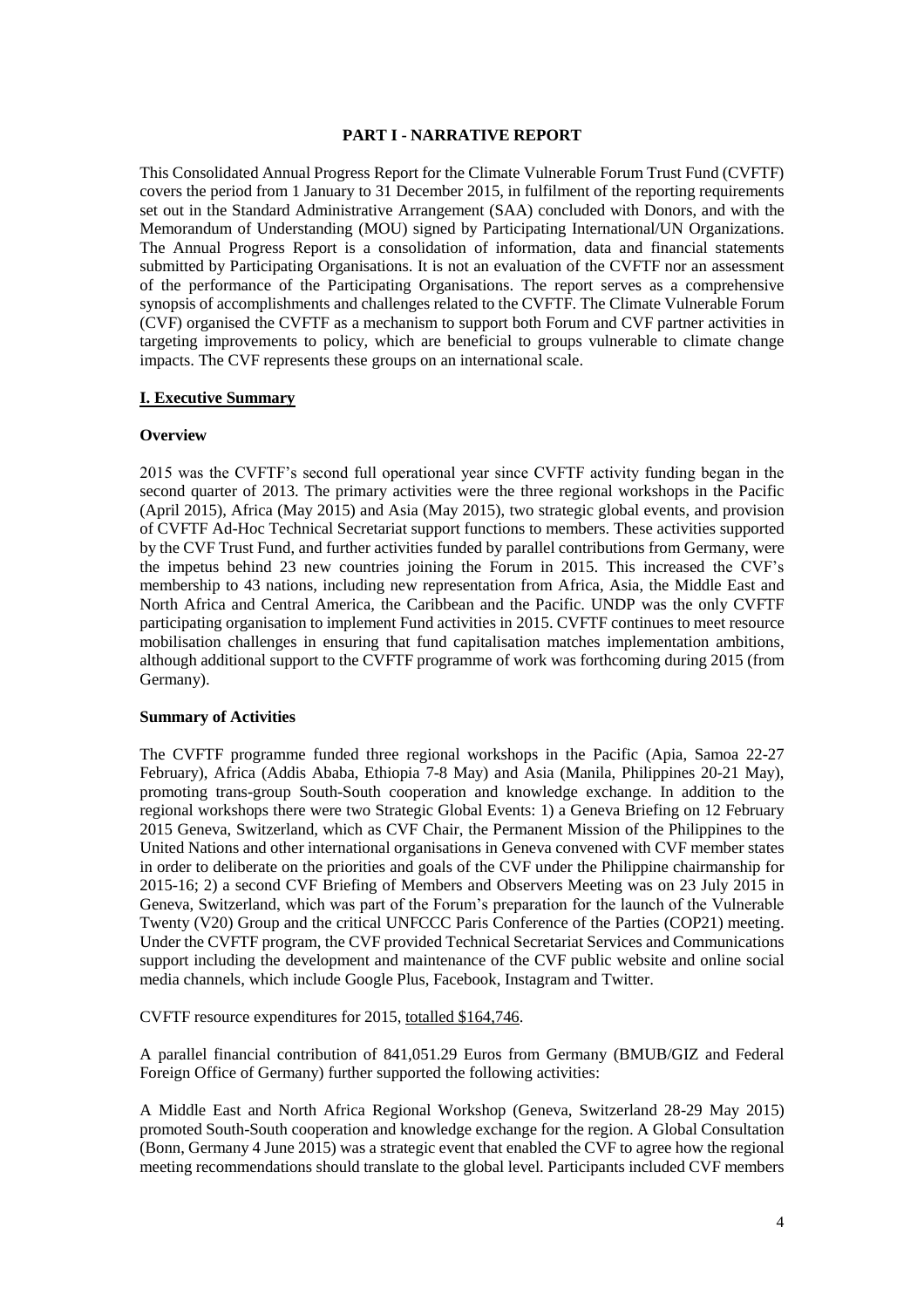and countries participating in CVF regional activities 2014-2015 together with the CVF troika: Bangladesh, Costa Rica & Philippines delegations and the ad hoc secretariat (UNDP CVF support project personnel). A Climate Vulnerable Forum Focus Event on Human Rights and Climate Change (Geneva, Switzerland 10 June 2015) was a further strategic global event consisting of a dialogue with a climate change and human rights focused theme. Participants included select state delegation representatives from Geneva Permanent Mission (CVF members and other developed and developing countries), UN Human Rights Council special mandate holders, and international organisations including OHCHR, UNDP and non-governmental experts. Another strategic global event supported was the launch of the V20 of the member states of the CVF (Lima, Peru October 7-8 2015) enabled the creation of a high-level economic and financial policy dialogue pertaining to action on climate change and the promotion of climate resilient and low emission development for the CVF countries. Participating organisations included the United Nations, World Bank, IMF, UNDP/UNOG, UNFCCC and regional development banks. The strategic global event that was the Briefing on the Philippine Presidency of the CVF (New York, USA 19 October 2015) involved participants from UN agencies, the Permanent Mission of the Republic of the Philippines and CVF Member and Observer states. The #1o5C Campaign was launched on 23 October 2015 at Bonn, together with CARE International, and later the Climate Action Network, to advocate and gather more support to the global call to keep warming below 1.5°C. The Sherpa Senior Officials Meeting of the CVF (Manilla, Philippines 9-11 November 2015) promoted South-South cooperation and consensus on key climate topics in preparation for the climate change negotiations in Paris December 2015. Participants included the 14 CVF Member Countries and 24 Observer Countries. The several high-level meetings at UNFCCC COP21 (Paris, France 30 November – 12 December 2015), and the communications, organisation and negotiations support provided to the CVF members additionally supported the South-South cooperation area of the CVFTF program.

## **Results/Impact**

The key achievements of the CVF activities in 2015 include the following.

- 1. Greatly expanded breadth, volume, substantive quality and impact of cooperation among climate vulnerable countries demonstrated by:
	- i. Concluding regional activities with the participation of 50 countries
	- ii. 23 new members joining the CVF
	- iii. The launch of a new CVF finance-focused group, the V20
	- iv. Establishment of common approaches among 20-43 climate vulnerable countries to the UNFCCC and for other international fora as well as national priorities ultimately encapsulated in the CVF Manila-Paris decisions and V20 founding documents
- 2. Communications and Media Impact
	- i. The CVF public website had daily average visits rising from 637 in April 2015 to between 1300-1600 during November to December 2015, equivalent to approximately 50,000 pages visits for December 2015
	- ii. The CVF Facebook page (link provided page 13) grew from 2,300 page likes in January 2015 to more than 12,600 in December 2015.
	- iii. The CVF Twitter followers doubled from 1,600 in January 2015 to more than 3,500 in December 2015.
	- iv. The CVF Instagram account was launched in July 2015 and by December 2015 there were more than 1,000 followers.
	- v. Media monitoring of over 500 unique media articles in global news outlets including major record publishers promoting CVF views, perspectives and activities. Highlights of coverage include:

- The Guardian: *Vulnerable nations unite to call for greater access to climate funds* [www.theguardian.com/environment/2015/oct/09/vulnerable-nations-unite-to-call-for-greater-access-to](http://www.theguardian.com/environment/2015/oct/09/vulnerable-nations-unite-to-call-for-greater-access-to-climate-funds?CMP=share_btn_tw)[climate-funds?CMP=share\\_btn\\_tw](http://www.theguardian.com/environment/2015/oct/09/vulnerable-nations-unite-to-call-for-greater-access-to-climate-funds?CMP=share_btn_tw)

<sup>-</sup> The Washington Post: *Why the Earth's past has scientists so worried about sea level rise*

*[www.washingtonpost.com/news/energy-environment/wp/2015/07/09/why-the-earths-past-has-scientists](https://www.washingtonpost.com/news/energy-environment/wp/2015/07/09/why-the-earths-past-has-scientists-so-worried-about-sea-level-rise/)[so-worried-about-sea-level-rise/](https://www.washingtonpost.com/news/energy-environment/wp/2015/07/09/why-the-earths-past-has-scientists-so-worried-about-sea-level-rise/)*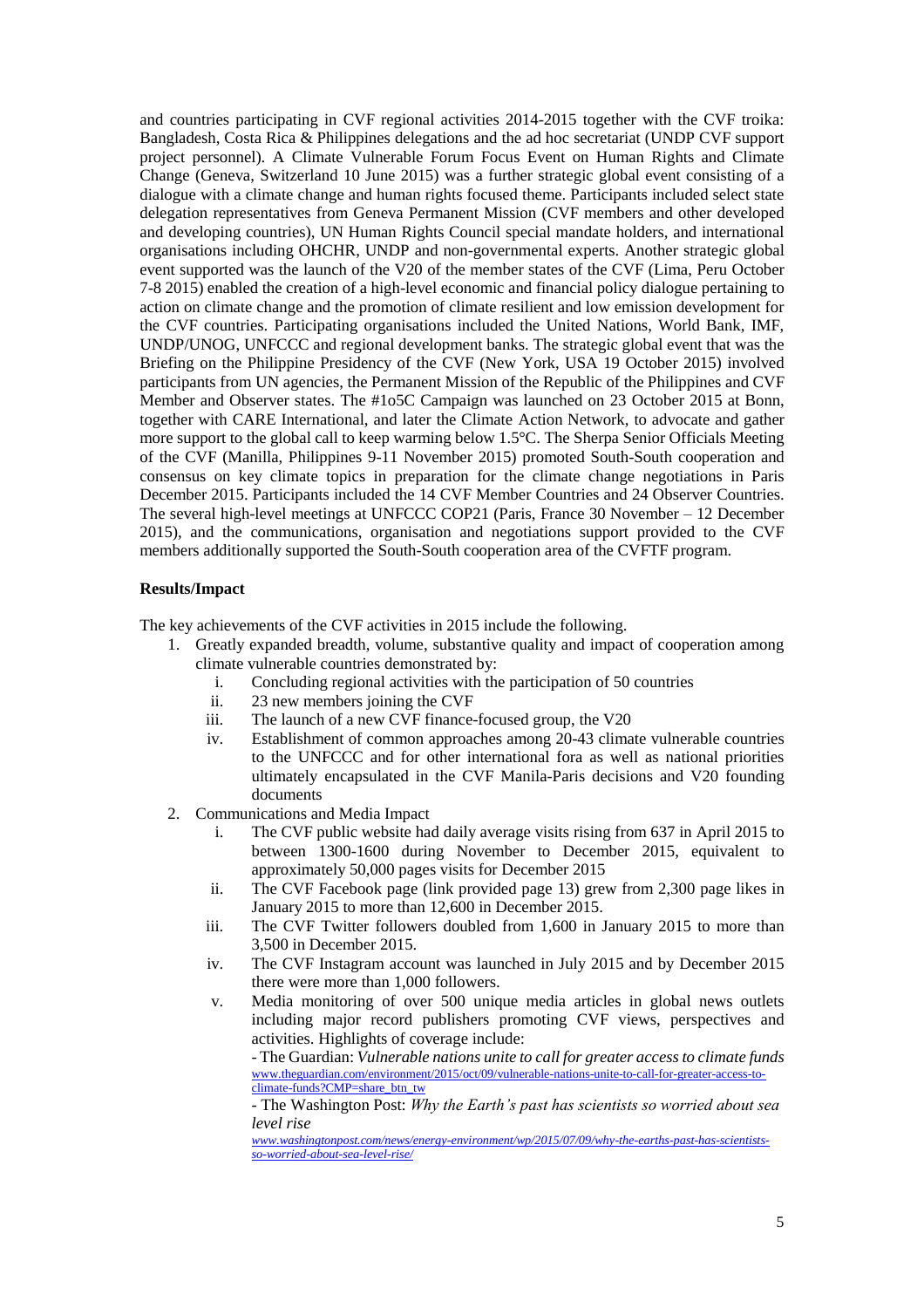- Time: *20 Nations Vulnerable to Climate Change Form an Action Coalition* [www.time.com/4067587/20-nations-vulnerable-to-climate-change-form-an-action-coalition/?xid=tcoshare](http://www.time.com/4067587/20-nations-vulnerable-to-climate-change-form-an-action-coalition/?xid=tcoshare)

- The Wall Street Journal: *Developing Nations Push for Tougher Target in Climate Change Talks*

*[www.wsj.com/articles/developing-nations-push-for-tougher-target-in-climate-change-talks-1445625743](http://www.wsj.com/articles/developing-nations-push-for-tougher-target-in-climate-change-talks-1445625743)*

- Aljazeera: *Historic Paris deal puts globe on path to limit warming to 1.5C <http://america.aljazeera.com/articles/2015/12/12/paris-deal-sets-path-to-limit-warming-to-15-c.html>*

- Reuters: *Limiting global warming to 2 degrees 'inadequate' scientists say [www.reuters.com/article/us-climatechange-temperature-idUSKBN0NM40820150501](http://www.reuters.com/article/us-climatechange-temperature-idUSKBN0NM40820150501)*

- 3. New financial resources committed to CVF/V20 activities, parallel to the CVFTF, were concluded through three separate agreements:
	- i. Agreement with the Foreign Office of Germany signed April 2015 confirming a 100,000.00 Euros financial commitment for 2015;
	- ii. Agreement with Germany signed 1 October 2015 confirming a 345,329.00 Euros financial commitment;
	- iii. Supplement agreement signed 9 December 2015 confirming a 395,722.29 Euros financial commitment.

All of these activities increased the ability of climate vulnerable countries to contribute to the effectiveness of international and national climate change policy activities, in particular as evidenced by the correspondence in context of the landmark December 2015 UNFCCC Paris Agreement and the CVF Manila-Paris Declaration to which so many CVF/V20 activities contributed throughout 2015.

# **II. Purpose/Background**

## **Programme Strategy**

The Climate Vulnerable Forum (CVF), a South-South corporation of countries particularly vulnerable to climate change, is an instrument by which these members are empowered to work as a collective agent in influencing more effective climate policies in both the international and national arenas. In September 2012 the CVFTF was established after discussion within the CVF. The CVF intends to heighten the capabilities of Forum member countries, through the support it provides to the political leaders and senior policy-makers.

The collaboration of developing countries vulnerable to climate change, was identified by the CVFTF Program Framework as a new window of opportunity, which could considerably assist in advancing climate change policy, in particularly deficit in adaption responses and the strength of mitigation targets. The Framework asserts: "Realising the common agenda of vulnerable countries as new partners can make a positive contribution to shifting the global dynamic towards the solutions-oriented footing so desperately needed. Appropriate space and attention are required to help build towards a much broader crystallisation of the shared political perspective of vulnerable countries that can pave the way for this process."

The CVFTF Strategy for the Fund encompasses the period 2014-16. The Strategy supports the CVFTF Programme Framework Goal and aim of ensuring that climate change policy bears enhanced and tangible results that are of particular interest to vulnerable communities. The Strategy has three key outcomes as follows:

- **Climate Negotiations Galvanized:** Consensus and momentum expanded;
- **Precision Knowledge Leveraged:** Existing information better harnessed by policymaking;
- **Enhanced Means of Implementation & Partnerships:** Conditions for taking action improved

Cross-cutting discipline activities are those considered to bring **"Multiple Outcomes"** by enabling the inputs towards the other outcomes to be achieved, and/or strengthening the impact of any CVFTF undertakings.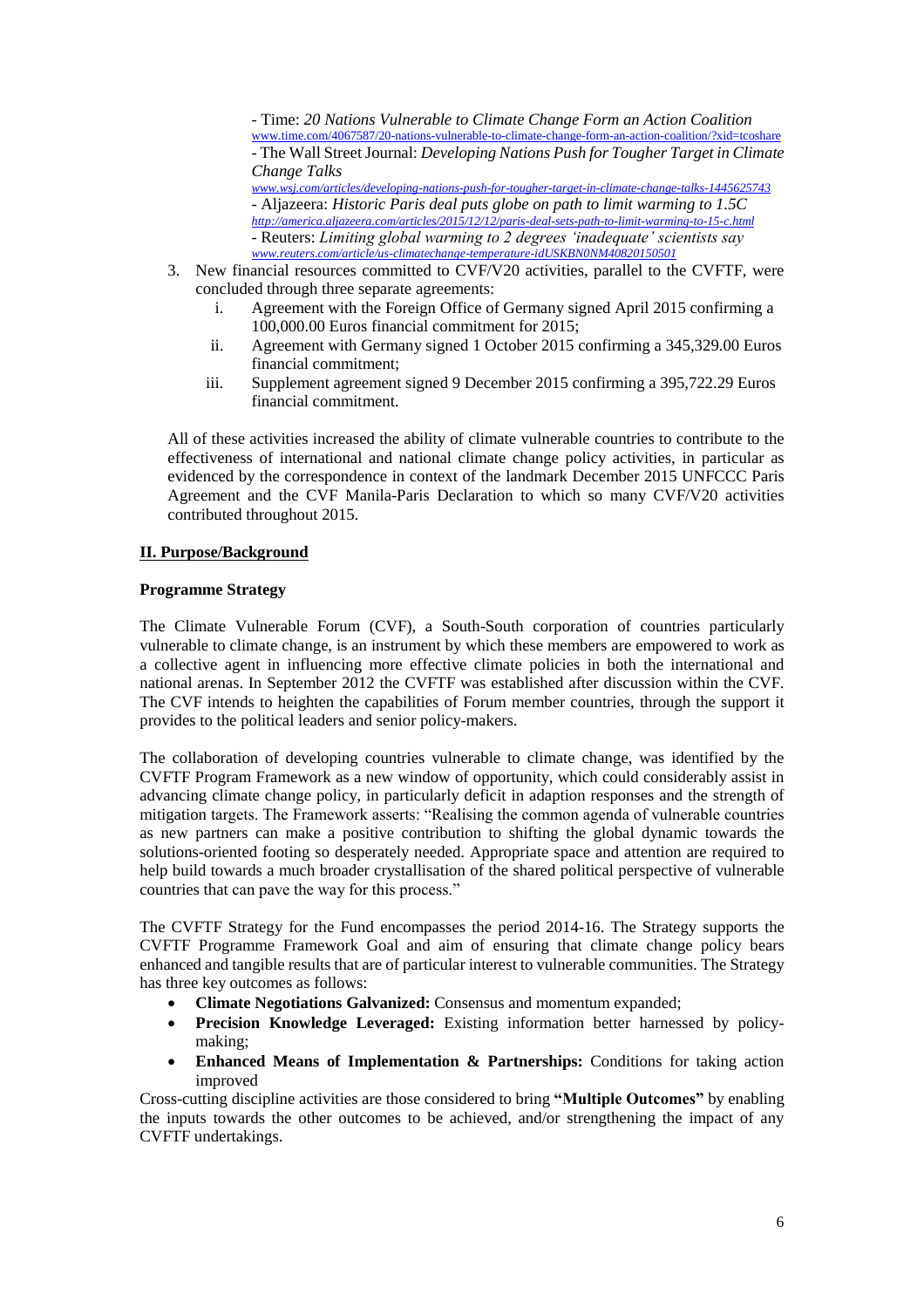The document that guided CVFTF Activities for 2015 was the 2014-16 CVFTF Provisional Work Plan adopted in conjunction with the 2014-16 CVFTF Strategy.

Objectives in 2015 was to continue and grow the work of the Forum, which strives to shape international dialogue to deliver effective national and international policy outcomes on climate change. This was largely achieved through the institutional support provided to the leading governments of the CVF. The Work Plan continued to be centred on implementation of the CVF 2013-15 Costa Rica Action Plan, which is now superseded by the CVF Manila-Paris decisions, including the 2016-2018 Road Map for future years of CVF and V20 programming.

# **Objectives & Priorities**

CVFTF objectives (outputs, outcomes and aims) from the 2014-16 CVFTF Strategy are illustrated in the below diagram.



CVFTF work plan activities pursued during the reporting period contribute to all 2014-16 CVFTF Outcomes of "Climate Negotiations Galvanized" and "Enhanced Means of Implementation and Partnerships", as well as to "Multiple Outcomes." The objective on "Climate Negotiations Galvanized" was designated as the key priority for 2014-15 in the CVFTF Strategy for 2014-16.

2015 activities relevant to each Outcome are as follows:

- **Climate negotiations:** Regional activities for the Pacific (Apia, Samoa 22-27 February); Africa (Addis Ababa, Ethiopia 7-8 May); Asia (Manila, Philippines 20-21 May); the Middle East and North Africa Regional Workshop (Geneva, Switzerland 28-29 May 2015); and support for various high-level meetings and the communications, organisational and negotiation assistance provided to the CVF at UNFCCC COP21.
- **Means of implementation and partnerships:** The strategic global events including The Geneva CVF Briefing Meeting (Geneva, Switzerland 12 February); the Global Consultation (Bonn, Germany 4 June 2015); the CVF Focus Event on Human Rights and Climate Change (Geneva, Switzerland 10 June 2015); the Geneva CVF Briefing Meeting (Geneva, Switzerland 23 July 2015); the launch of the (V20) of the member states of the CVF (Lima, Peru October 7-8 2015); the Briefing on the Philippine Presidency of the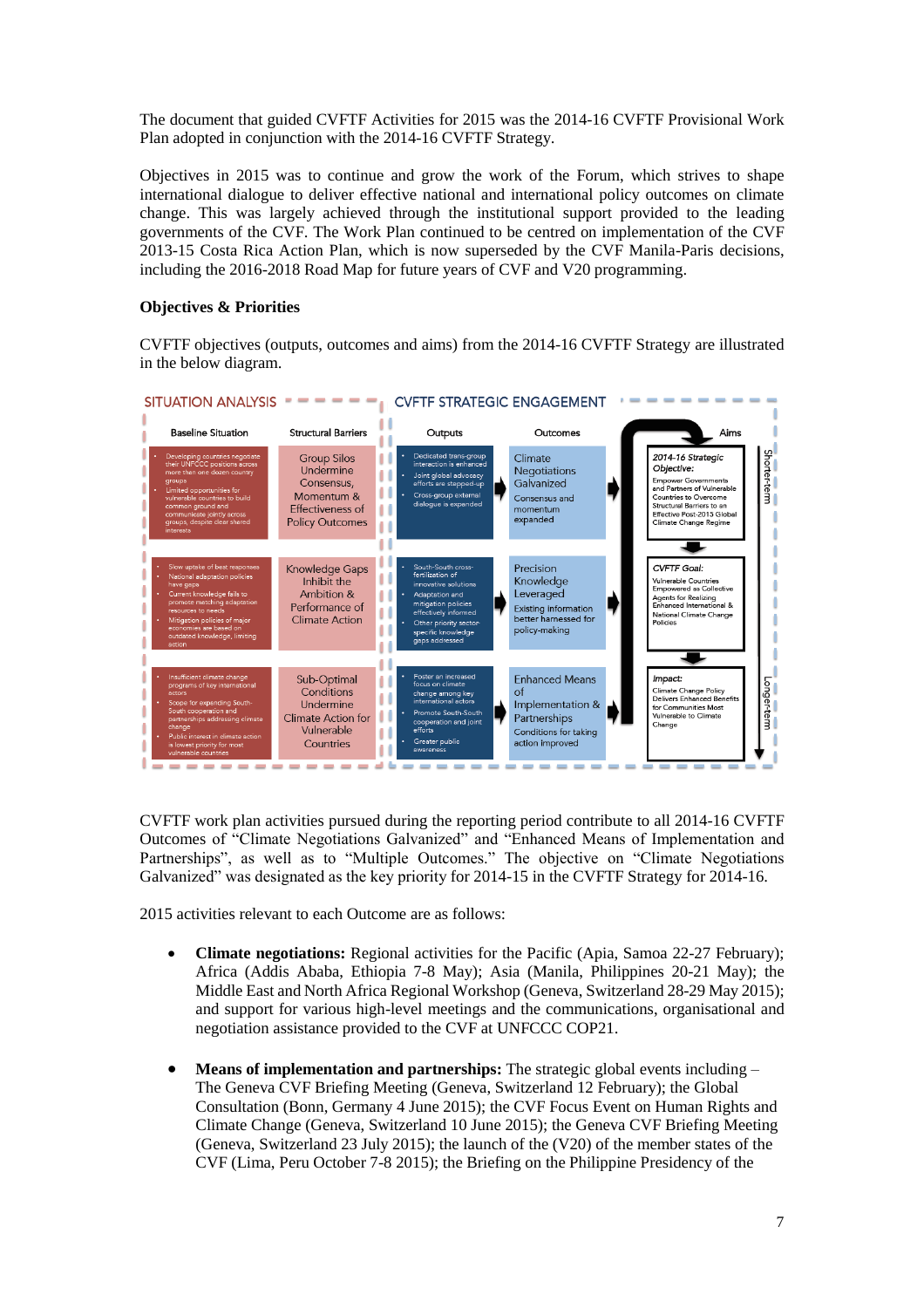CVF (New York, USA 19 October 2015) and the launch of the #1o5C campaign (Bonn, Germany October 23 2015)

 **Multiple outcomes:** The Sherpa Senior Officials Meeting of the CVF (Manilla, Philippines 9-11 November 2015); and the web/online communications for the CVF website, social media channels and blog throughout 2015 contributed to expanded momentum and consensus for climate negotiations and enhanced the means of implementation and partnerships through promoting South-South cooperation and raising greater public awareness.

## **III. Resources**

#### **Financial Resources**

Donors to the CVFTF include Bangladesh, Norway and Switzerland. The CVFTF had a capitalisation at the commencement of 2015 of US\$362,668. No funds were transferred for implementation during 2015. Of the amount already transferred in previous years, US\$ 164,746 CVFTF resources was implemented together with 841,051.29 Euros in parallel resources from Germany.

In 2014, the CVFTF Steering Committee approved a submission from UNDP for US\$234,240 for "CVF Regional Activities, Strategic Events, Secretariat and Website (CVF Support Unit)."

The CVFTF had also leveraged three parallel grants from Germany totalling 841,051.29 Euros under direct agreement between UNDP and Germany in implementation of CVFTF Work Plans for 2015. The three agreements include: (i) agreement with the Foreign Office of Germany signed April 2015 confirming a 100,000.00 Euros financial commitment for 2015; (ii) agreement with Germany signed 1 October 2015 confirming a 345,329.00 Euros financial commitment; (iii) supplement agreement signed 9 December 2015 confirming a 395,722.29 Euros financial commitment in support of CVF activities. Implementation in 2015 of these parallel resources included the CVF MENA Regional activity. These funds are extra-budgetary to CVFTF financial reporting.

#### **Human Resources**

International Personnel: From January-December 2015 UNDP engaged one Specialist on a fulltime consultancy basis exclusively focused on supporting CVFTF implementation within UNDP through a dedicated project for CVF Support. Several interns also participated in the CVF support Unit's work. The programme also counts on UNDP Regional Service Centers and Country Offices for implementation of activities in CVF countries.

Country activities are also carried out together with relevant UNDP Regional Service Centers and Country Offices. In 2015, this involved in particular the UNDP Country Office in Manila, Philippines; Addis Ababa, Ethiopia and in Apia, Samoa in support of the CVF regional activities there.

#### **IV. Monitoring and Evaluation**

The subsequent Means of Evaluation (MoE) were established to assess the extent of the success of activities carried out by UNDP in CVFTF implementation for 2015, as detailed in 2015 UNDP submissions to the CVFTF. The MoE relate to the main activity tasks/actions as foreseen in the 2015 UNDP submissions to the CVFTF.

Against Outcome Activities:

 Trans-group cooperation: Collaboration between representatives of countries vulnerable to climate change. MoE: Documentation through event concept notes, event reports, meeting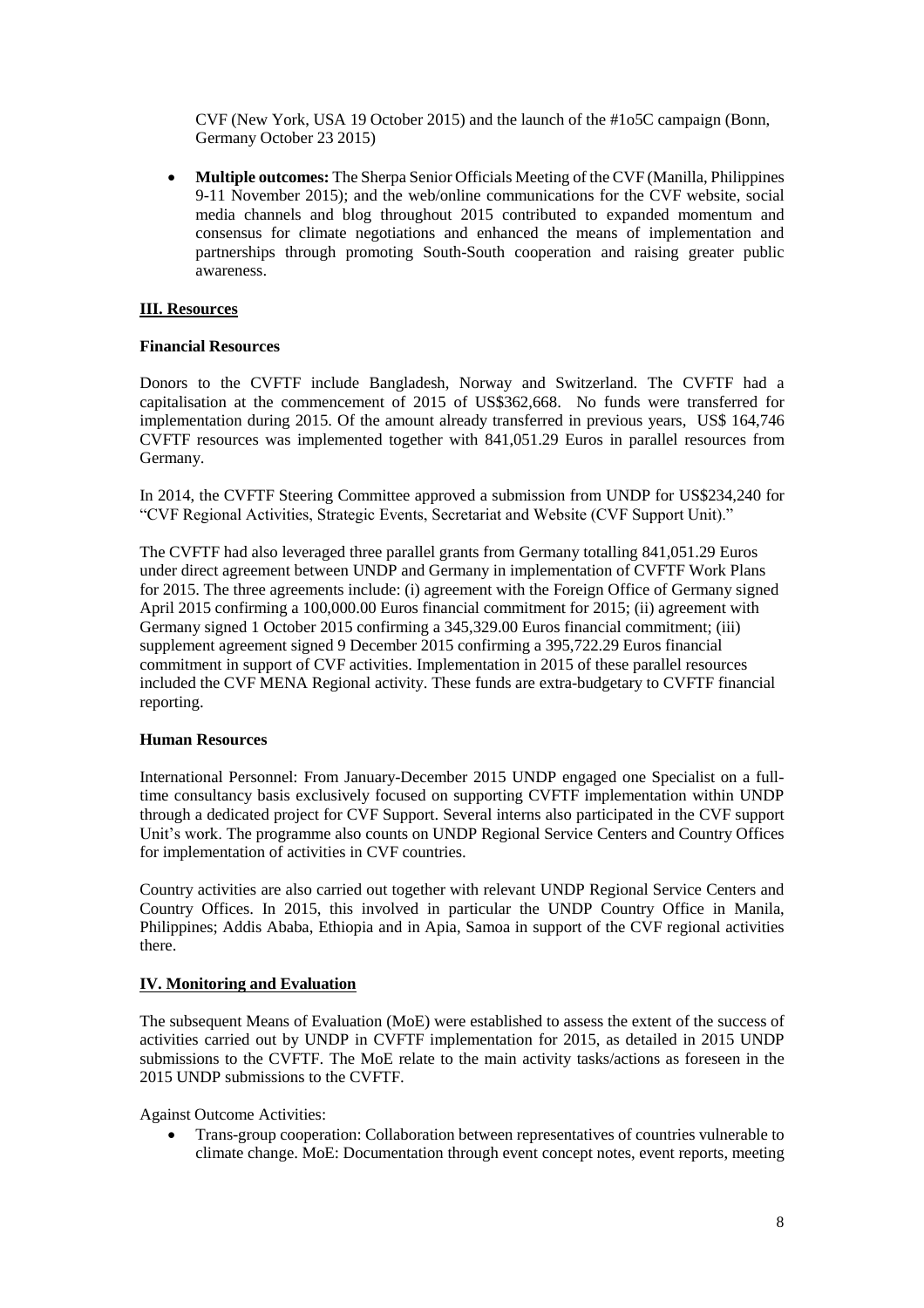deliberations, outcomes and conclusion notes, photos, participant lists with country and titles of delegates.

- Joint global advocacy: Coverage in information media and online channels. MoE: press releases, media coverage report inclusive of images, video and/or web links.
- Cross-group dialogue: Volume and level of communications between vulnerable government representatives and agents of other groups. MoE: Reports on event including stakeholder and position specific participant lists.

Against Multiple-Outcome Activities:

- Letter/message from CVF focal points among the incumbent CVF chair expressing satisfaction. MoE: copy of (a) letter(s)/message(s) from CVF focal point(s).
- Additional financial commitments to the CVFTF programme of work. MoE: letters confirming financial donations or funding pledges to the CVFTF programme of work.
- CVF digital publications and statistics. MoE: Web links and data recording.

## **V. Results**

The following results analysis covers all activities under the CVFTF Strategy supported both by CVFTF resources and via parallel resources from Germany, as per the distribution of support received by the CVF members as cited above.

#### *OUTCOME 1 Towards "Climate Negotiations Galvanized"*

#### **South South-Cooperation: Regional Activities**

In 2015 there were four CVF regional activities held for the Pacific, Africa, MENA and Asia.

The first of these three was hosted by Samoa and the Secretariat of the Pacific Regional Environment Programme (SPREP) during February 22-27 February 2015 at Apia, Samoa. It was attended by government climate change experts from eight countries of the region, including Cook Islands, Fiji, Nauru, Palau, Samoa, Solomon Islands, Tuvalu and Vanuatu. The meeting enabled a review of challenges, gaps/needs and success stories in tackling climate change within Pacific Small Island Developing States (SIDS) and it allowed for a group formulation of a set 7 recommendations at global, regional and national level for enhancing the Pacific response to climate change. Simultaneously, leading solutions and strategies for overcoming challenges to the implementation of climate change policies nationally and regionally were shared–a pattern repeated in further CVF regional activities in 2015.

As part of the same global exercise of regional activities a second CVF regional workshop was hosted by Ethiopia in Addis Ababa during 7-8 May 2015, gathered representatives of 12 countries and adopted 12 recommendations. Participants included delegates from Burkina Faso, Comoros, DR Congo, Ethiopia, Ghana, Kenya, Malawi, Niger, Rwanda, Senegal, South Sudan and Zambia. The Asia regional workshop, which adopted 10 recommendations, was hosted by the Philippines in Manila from 20-21 May 2015 and involved 12 CVF country members from: Afghanistan, Bangladesh, Maldives, Philippines, Timor-Leste, Vietnam, Cambodia, Mongolia, Myanmar, Pakistan, Papua New Guinea and Tajikistan. The MENA regional adopted 14 recommendations and was hosted by Lebanon in Geneva during 28-29 May 2015. The event included nominated government officials working in the domain of climate change from capital and representatives of Geneva Permanent Mission to the UN, together with experts from international organisations. The 11 CVF government members represented: Bahrain, Egypt, Jordan, Lebanon, Morocco, Palestine, Sudan, Syria, Tunisia, Yemen and Qatar.

The Africa, Asia and MENA regional meetings facilitated the exchange of challenges (inclusive of programmatic, geographic, governance, finance, technology and other respects) faced in implementing adaption and mitigation actions for climate change. The activities examined aspects of climate policy that had been met with the most success at the national and regional levels. They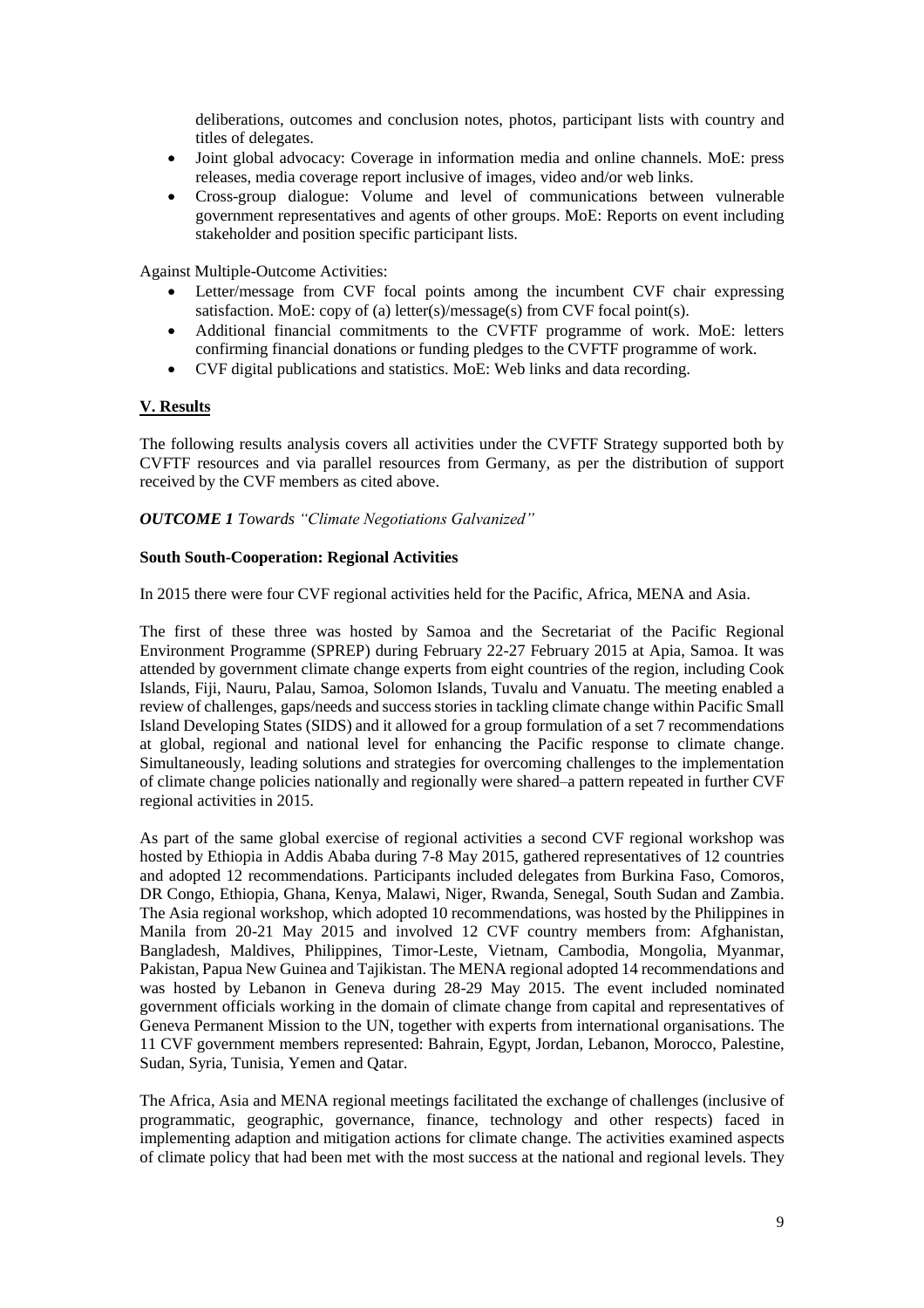also reviewed chief needs and priorities for achieving further progress in responding to climate change on the ground.

Outcomes of all the CVF regional events were reviewed collectively at the Global Consultation held in June 2015 at Bonn, Germany. That exercise, supported through paralleled funds from Germany, contributed to the development of the CVF Manila-Paris decision texts.

MoE: Meeting reports with documentary evidence of concept notes, program, meeting deliberations and outcomes including recommendations (photos, participant lists with country and position of delegates, and summaries).

#### *OUTCOME 2 Towards "Enhanced Means of Implementation and Partnerships"*

#### **Increased focus on climate change among international actors: Strategic Events**

The work programme supported a series of strategic global events focused on galvanizing climate negotiations through trans-group cooperation and joint global advocacy. These events included the Geneva Briefing on 12 February 2015 Geneva, Switzerland. As CVF Chair, the Permanent Mission of the Philippines to the United Nations at Geneva convened a meeting with member states in order to discuss the priorities and goals of the CVF under the Philippine chairmanship. The meeting held at the sidelines of the meeting of the UNFCCC Ad Hoc Working Group on the Durban Platform for Enhanced Action (AWG-ADP), as an opportunity to ensure full representation of the CVF. The Global Consultation held at Bonn, Germany 4 June 2015 during the UNFCCC subsidiary body meetings that month was a strategic event enabling the CVF to agree how the regional meeting recommendations should translate to the global level. The event provided the key input to the first draft texts of the future CVF Manila-Paris decisions developed at the CVF Manila Sherpa meeting in November 2015. The event also endorsed the CVF's campaign on the 1.5°C long-term UNFCCC temperature target, leading to the #1o5C campaign that was instrumental in enshrining the more ambitious limit in the UNFCCC Paris Agreement. Participants included CVF members and countries participating in CVF regional activities in 2014-2015 together with the CVF troika: Bangladesh, Costa Rica & Philippines delegates, representatives of the hosts countries of the CVF regional activities and the ad hoc secretariat (UNDP CVF support project personnel). The Climate Vulnerable Forum Focus Event on Human Rights and Climate Change in Geneva, Switzerland 10 June 2015 was a strategic global event consisting of a dialogue with a climate change and human rights focus. Participants included select state delegation representatives from Geneva permanent missions (CVF members and other developed and developing countries), UN Human Rights Council special mandate holders, and international organisations including OHCHR, UNDP and non-governmental experts. The CVF Briefing of Members and Observers Meeting, which was on 23 July 2015 in Geneva, Switzerland served as the fourth strategic global event. The agenda included a presentation and discussion on planned CVF activities through to COP21 and information and question and answer on modalities for new members to the CVF in 2015. The launch event of the Vulnerable Twenty Group of Ministers of Finance (V20) of the member states of the CVF at Lima, Peru October 7-8 2015, enabled the creation of a high-level economic and financial policy dialogue pertaining to action on climate change and the promotion of climate resilient and low emission development for the CVF countries. Participating organisations included the United Nations, World Bank, IMF, UNDP/UNOG, UNFCCC and regional development banks. The strategic global event that was the Briefing on the Philippine Presidency of the CVF held in New York, USA 19 October 2015 consisted of representatives from UN agencies, the Permanent Mission of the Republic of the Philippines and CVF Member and Observer states.

MoE: Event documentation: concept note, program, presentation of the recommendations of the CVF regional activities 2014-15, discussion note shared on interests across the CVF regional activities, elements for a draft Post-2015 CVF Road Map Communications approach to 1.5<sup>o</sup>C, CAN Ray of the Day Award to the CVF for "courageous leadership", report of the UN Special Procedures on the UNFCCC 2013-2015 Review, V20 founding documents including V20 Design Document, V20 Action Plan, V20 Communiqué, event press releases.

#### **South-South Cooperation and Advocacy:**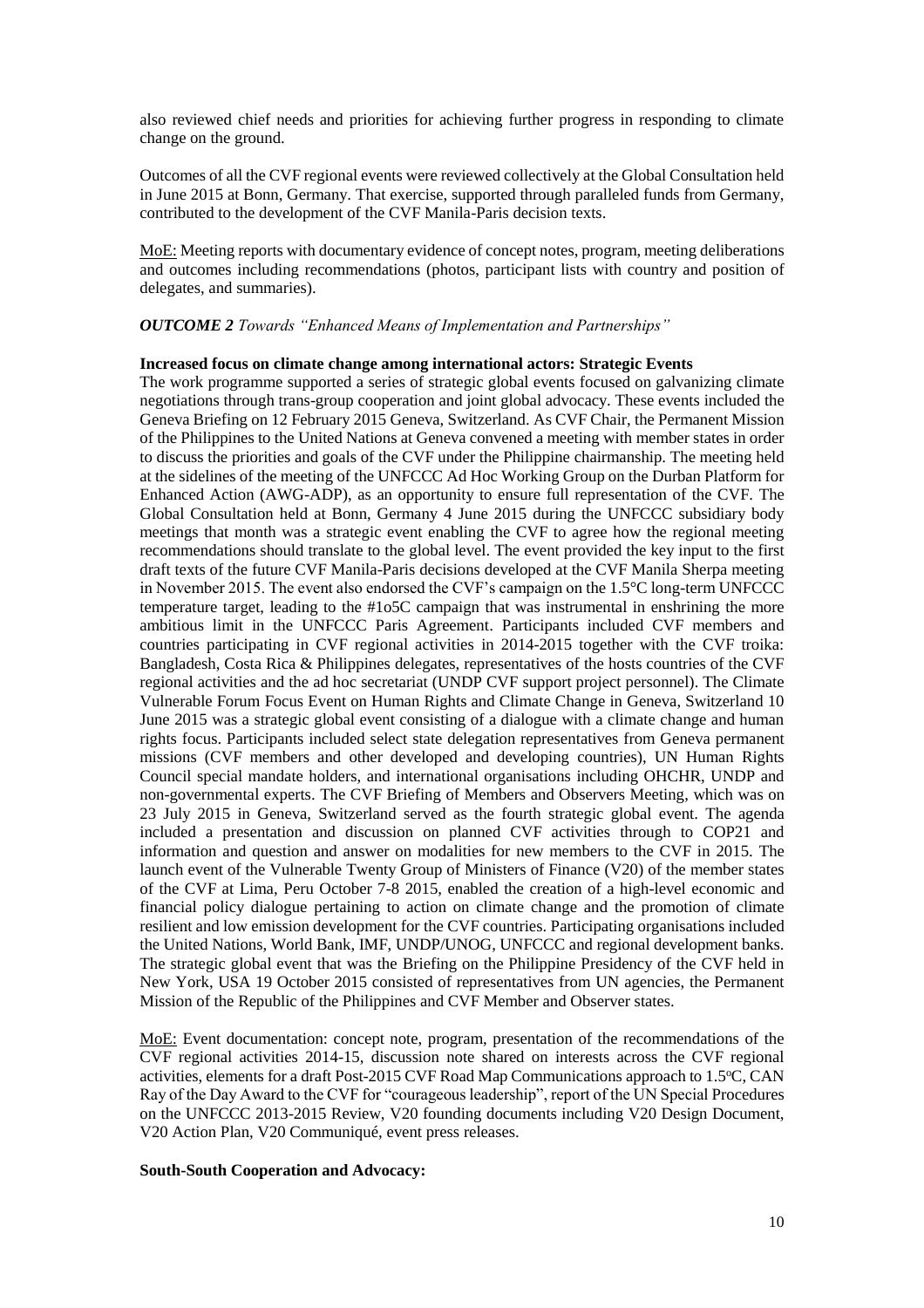A series of CVF policy and communication events were held throughout 2015 which particularly supported South-South cooperation and advocacy. The #1o5C campaign was launched on 23 October 2015 at Bonn, Germany to advocate and gather more support to the global call to keep warming below 1.5°C. The Sherpa Senior Officials Meeting of the Climate Vulnerable Forum (Manilla, Philippines 9-11 November 2015) promoted South-South cooperation as consensus was built on key climate topics in preparation for the climate change negotiations in Paris December 2015. Participants included the 14 CVF Member Countries and 24 Observer Countries. The several high-level meetings at COP21 (Paris, France 30 November to 12 December 2015), and the communications, organisation and negotiations support provided to the CVF members supported the South-South cooperation area of the CVFTF program. The Manila-Paris Declaration was adopted at the Third-High Level Climate Vulnerable Forum Meeting and 23 new member countries joined the CVF. The significant impact of the collective of these activities is evidenced by the clear reflection of a large quantity of the CVF's policy priorities in the final text of the UNFCCC Decision 1/CP.21 and Annex (Paris Agreement), in particular Article 2 enshrining efforts to limit global warming to 1.5°C in international Law.

MoE: Meeting reports including key documents (Manila-Paris Declaration and the 2016-18 Roadmap of the Climate Vulnerable Forum), the UNFCCC Decision 1/CP.21 and Annex (Paris Agreement), statements, presentations and online resources including the CVF Flickr, media advisory, press releases, media monitoring report, new CVF membership, 1o5C website: <http://www.1o5c.org/>

*OUTCOME 3 Towards "Multiple Outcomes"*

#### **Cross-cutting/Institutional: Web/Online Communications**

The CVFTF maintained the continuing progression and ensured content was consistently updated on the CVF public website and the Forum's online social media channels including: Facebook, Twitter, Instagram and Google Plus. The CVF #1o5C campaign website was also developed in the lead up to COP21. See link previous page.

MoE: Exposure in information media and online channels: The CVF public website is online at: [http://www.thecvf.org](http://www.thecvf.org/) - web statistics for 2015 (April - December) are as follows: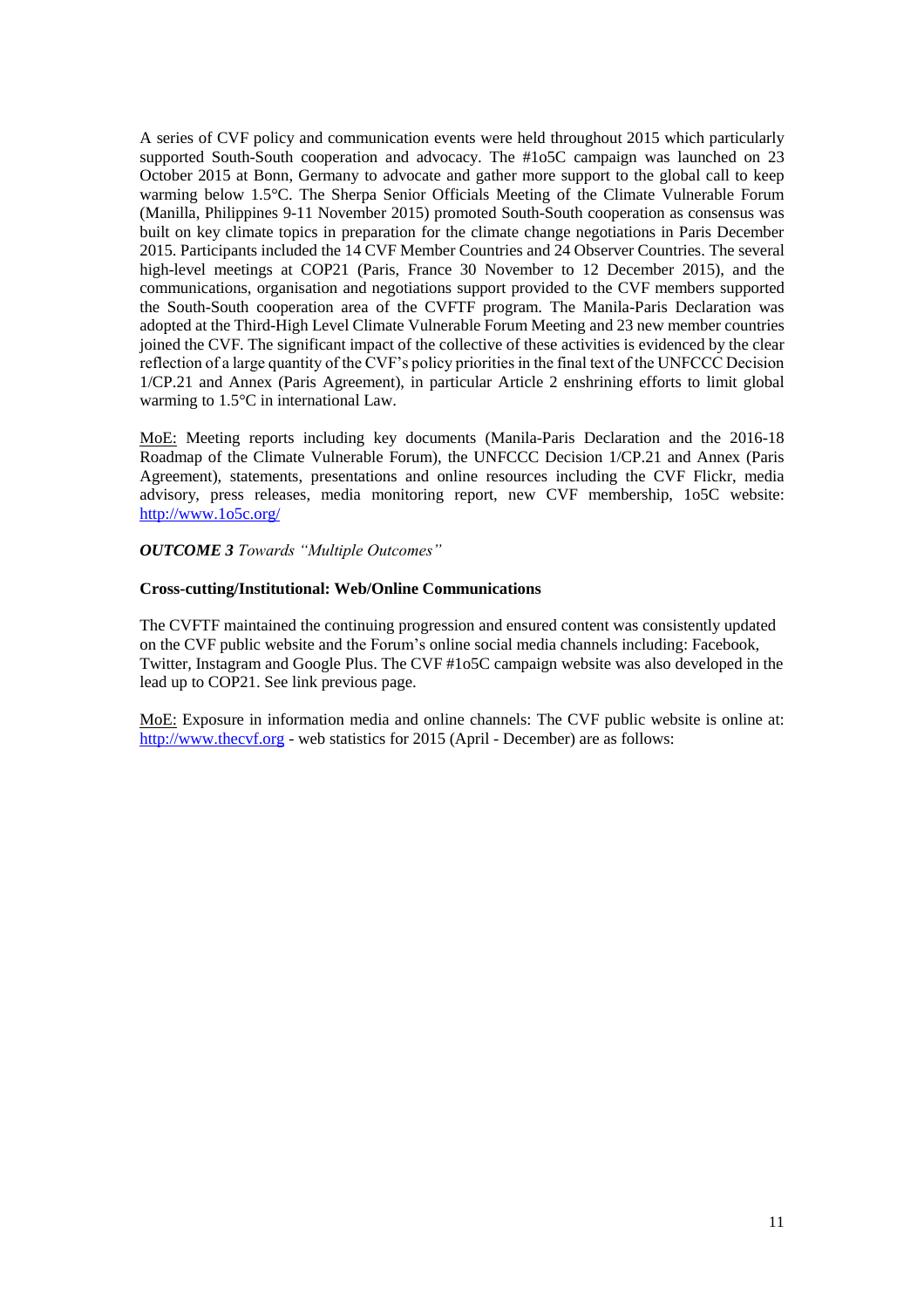

**Source:** AWStats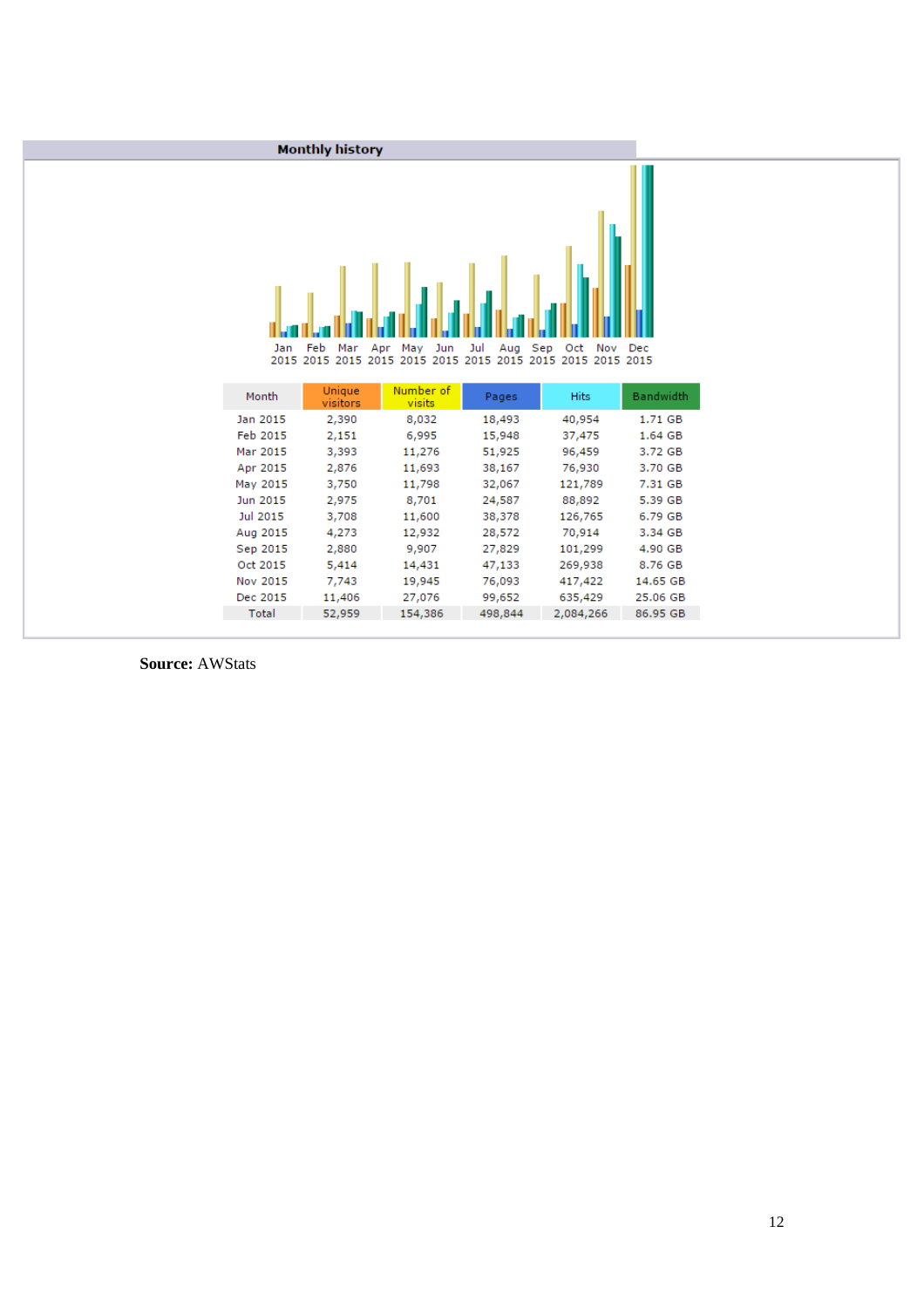

#### **Source:** Webalizer

The CVF public website had daily average visits rising from 637 in April 2015 to between 1300- 1600 during November to December 2015, equivalent to approximately 50,000 visits pages visits for the December 2015.

The CVF Facebook page grew from 2,323 page likes in January 2015 to 12,613 in December 2015. The CVF Twitter followers doubled from 1,600 in January 2015 to more than 3,500 in December 2015. The CVF Instagram account was launched in July 2015 and by December 2015 there were more than 1000 followers. Media monitoring resulted in over 500 unique media articles in global news outlets including major record publishers including Time, Washington Post, Reuters, The Guardian and promoting CVF views, perspectives and activities.

Social and other online media channels are also registered on the following handles:

- Facebook:<https://www.facebook.com/ClimateVulnerabilityMonitor>
- Twitter:<https://twitter.com/TheCVF>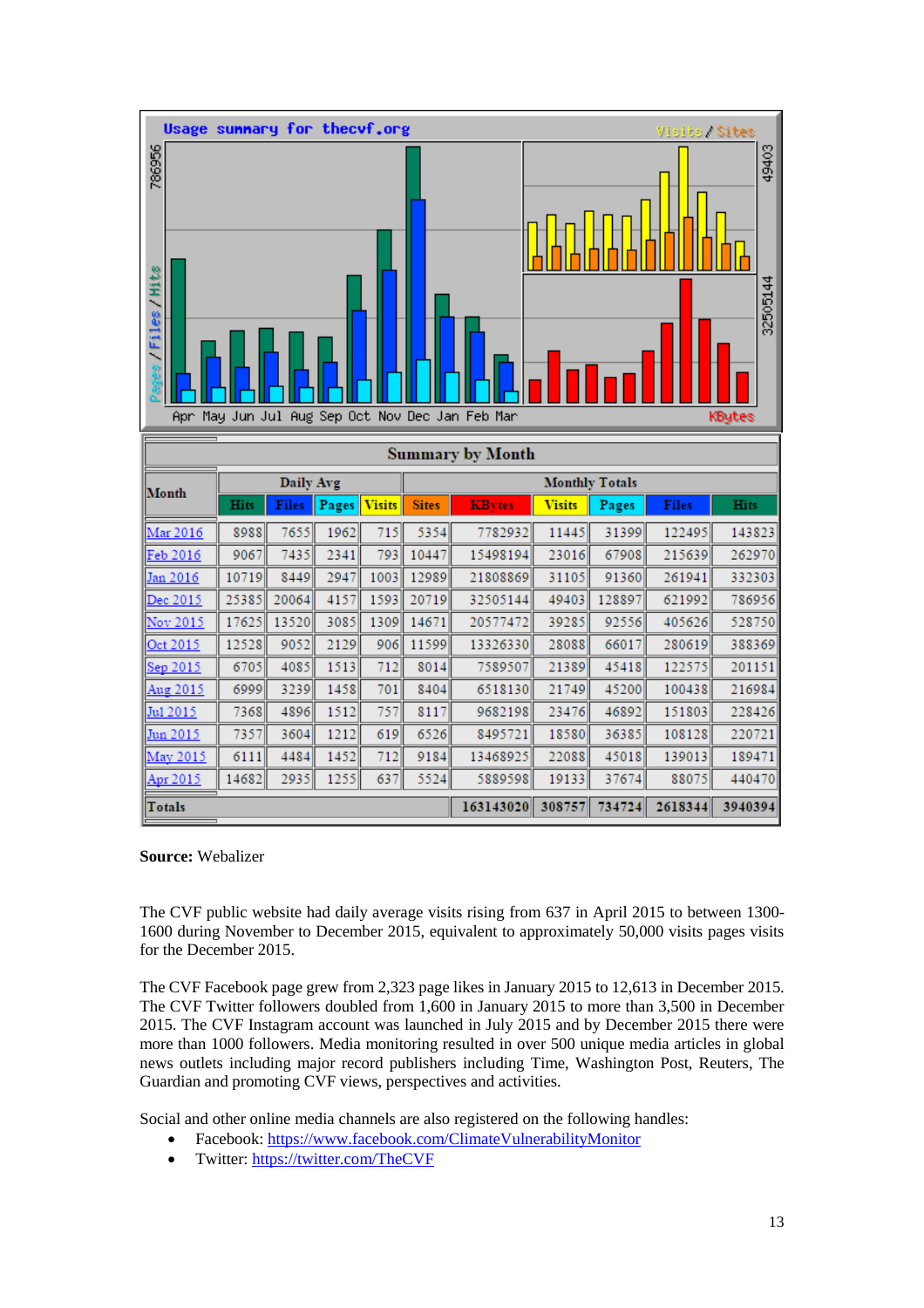- Instagram:<https://www.instagram.com/thecvf/?hl=en>
- Google+:<https://plus.google.com/+TheCVForg>
- Pinterest:<http://www.pinterest.com/thecvf>
- RSS:<http://feeds.feedburner.com/thecvf>
- YouTube:<http://www.youtube.com/user/ClimateVForum>
- Flickr:<http://www.flickr.com/photos/thecvf>

# **Cross-cutting/Institutional: Secretariat**

In accord with the CVFTF Programme Framework technical, communications and organisational support was delivered to the CVFTF Steering Committee and to the 2014-15 CVF Philippines, and CVF coordination hub (Troika) members (which included: Philippines, Bangladesh and Costa Rica) as per the (Ad-Hoc) Technical Secretariat responsibilities of the CVFTF. Regular coordinative meetings with the Chair in Manila and Geneva and with the CVF Troika (in Geneva and at UNFCCC sessions) were organised by the secretariat. Secretariat support was also focused on resource mobilisation securing three new financial resources committed to CVF/V20 activities through three separate agreements.

MoE: Evidence/copy of (a) letter(s)/message(s) from CVF focal point(s): Funding agreements to the CVFTF programme of work: agreement with the Foreign Office of Germany signed April 2015 confirming a 100,000.00 Euros financial commitment for 2015; agreement with Germany signed 1 October 2015 confirming a 345,329.00 Euros financial commitment; supplement agreement signed 9 December 2015 confirming a 395,722.29 Euros financial commitment in support of CVF activities.

# **VI. Future Work**

The 2016-2018 CVF Road Map adopted in the context of the Manila-Paris decisions of November 2015 now guides the CVF's future work in the next steps of the group. CVFTF Partners such as UNDP continue to be requested to continue to provide support and for which the Forum continues to be eager to collaborate via the CVFTF and with donors as indicated by the Forum's Manila-Paris decisions. The Road Map defines the goal of forward efforts as follows: "International, regional and national climate change policies, strategies and actions deliver maximum protection for countries most vulnerable to climate change, today and tomorrow, through urgent, expanded and effectively delivered responses that strive for consistency with the long-term [below] 1.5°C goal and leverage the greatest possible co-benefits from actions undertaken to adapt to and mitigate climate change in most vulnerable countries."

The Road Map outlines key objectives serving this goal in terms of policy, communications and action, and outlines activities for exchange, domestic action, policy, communications and research while clarifying the channels of collaboration of CVF members through UNFCCC focal point institutions, ministries of finance and UN permanent missions/foreign ministries, as well as the engagement of Heads of State/Government, the Secretariat and designated CVF national focal points. Key elements of the CVF's forward work include:

- Realisation of new CVF commitments outlined in the Manila-Paris Declaration: to increase the ambition of CVF member state nationally determined contributions to the Paris Agreement; to the mobilisation of climate finance through the efforts of the V20; and to strengthen technical South-South collaboration of the CVF through the establishment of the Forum's first institution, a CVF South-South Centre at Manila, Philippines.
	- Collaboration to enhance climate policy and action through efforts focused on:
		- Financing access and balance;
		- Climate governance and coordination capacity building;
		- Enabling the private sector;
		- Boosting local research capacities;
		- Raising awareness levels in partnership with civil society;
		- Mainstreaming climate change into development;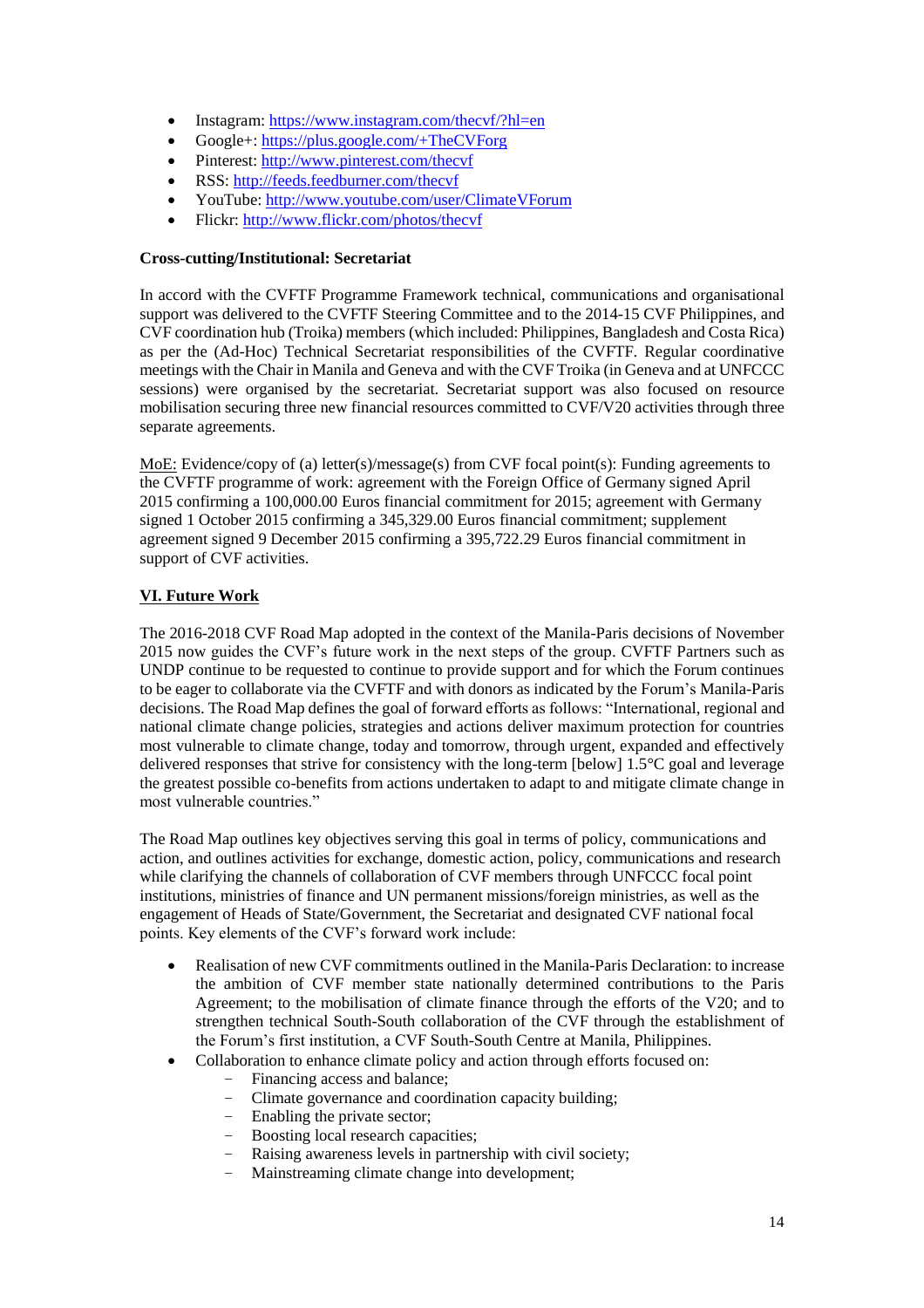- Technology exchange, transfer and development.
- 10 priority sectors for the Forum to focus on until the end of 2018, with early efforts to focus on:
	- Health;
	- Human Rights;
	- Labour;
	- Migration/displacement;
	- Science;<br>– Other se
	- Other sectors (agriculture, education, gender, tourism and water) will be progressively addressed in time.
- V20: Going forward the V20 Group aims to address the needs for enhanced finance solutions, national capacity and readiness. By the Spring/Annual Meetings of 2016 the V20 Working Group will propose actions necessary for increasing mobilization and the delivery of investment for climate action in V20 countries drawing from wide-ranging sources of finance, including international, regional and domestic resources with a particular focus on mobilising private finance. The second V20 Ministerial Dialogue is to be held in Washington, DC in mid-April during the World Bank and IMF Spring sessions and will increase its engagement with other economic actors, including the G20 and business. The 23 new CVF members are eligible to also join the V20 and its programme of activities.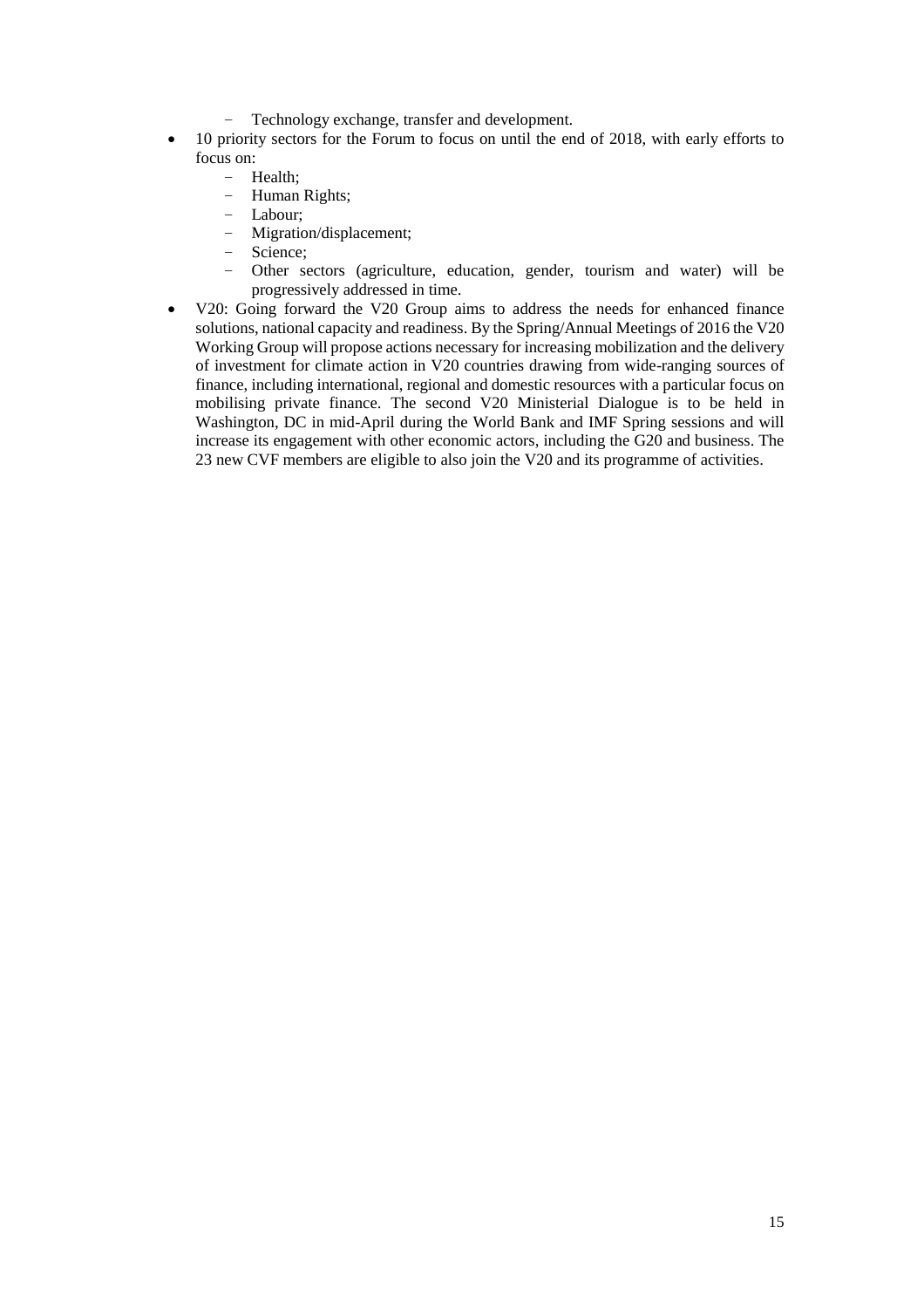# **VII. Indicator Based Performance Assessment**

| Outputs                                            | <b>Achieved Indicator Targets</b>         | <b>Reasons for Variance with Planned</b> | <b>Source of Verification</b>      |  |  |
|----------------------------------------------------|-------------------------------------------|------------------------------------------|------------------------------------|--|--|
|                                                    |                                           | Target (if any)                          |                                    |  |  |
| <b>Outcome 1: Climate Negotiations Galvanized*</b> |                                           |                                          |                                    |  |  |
| Output: South South-Cooperation -                  | In the Pacific 8 governments and regional | N/A                                      | Meeting reports with documentary   |  |  |
| <b>Regional Activities</b>                         | organisations gathered for the CVF        |                                          | evidence of concept notes,         |  |  |
|                                                    | regional activity in the Pacific in Apia, |                                          | program, meeting deliberations     |  |  |
| <b>Baseline:</b> Previously, the Forum piloted the | Samoa 26-27 February 2015. Similarly,     |                                          | and outcomes including             |  |  |
| first regional activity of the CVF in Central      | 12 governments assembled at the Africa    |                                          | recommendations (photos,           |  |  |
| America/Caribbean                                  | regional workshop in Addis Ababa,         |                                          | participant lists with country and |  |  |
|                                                    | Ethiopia 7-8 May and 12 governments       |                                          | position of delegates, and         |  |  |
| <b>Indicator/Planned Target: The regional</b>      | for the Asia regional workshop in Manila, |                                          | summaries).                        |  |  |
| activities of the CVF in the Pacific, Africa, Asia | Philippines 20-21 May. The MENA*          |                                          |                                    |  |  |
| and MENA* promoting regional exchanges of          | regional adopted 14 recommendations       |                                          |                                    |  |  |
| experience and cooperation on responding to        | and was hosted by Lebanon in Geneva       |                                          |                                    |  |  |
| climate change                                     | during 28-29 May 2015. These regional     |                                          |                                    |  |  |
|                                                    | workshops centred on promoting regional   |                                          |                                    |  |  |
|                                                    | knowledge exchange and supported the      |                                          |                                    |  |  |
|                                                    | design of strengthened South-South        |                                          |                                    |  |  |
|                                                    | cooperation for addressing climate        |                                          |                                    |  |  |
|                                                    | change challenges common to the region.   |                                          |                                    |  |  |
|                                                    |                                           |                                          |                                    |  |  |

**\***CVFTF programme component funded through parallel resources (Germany)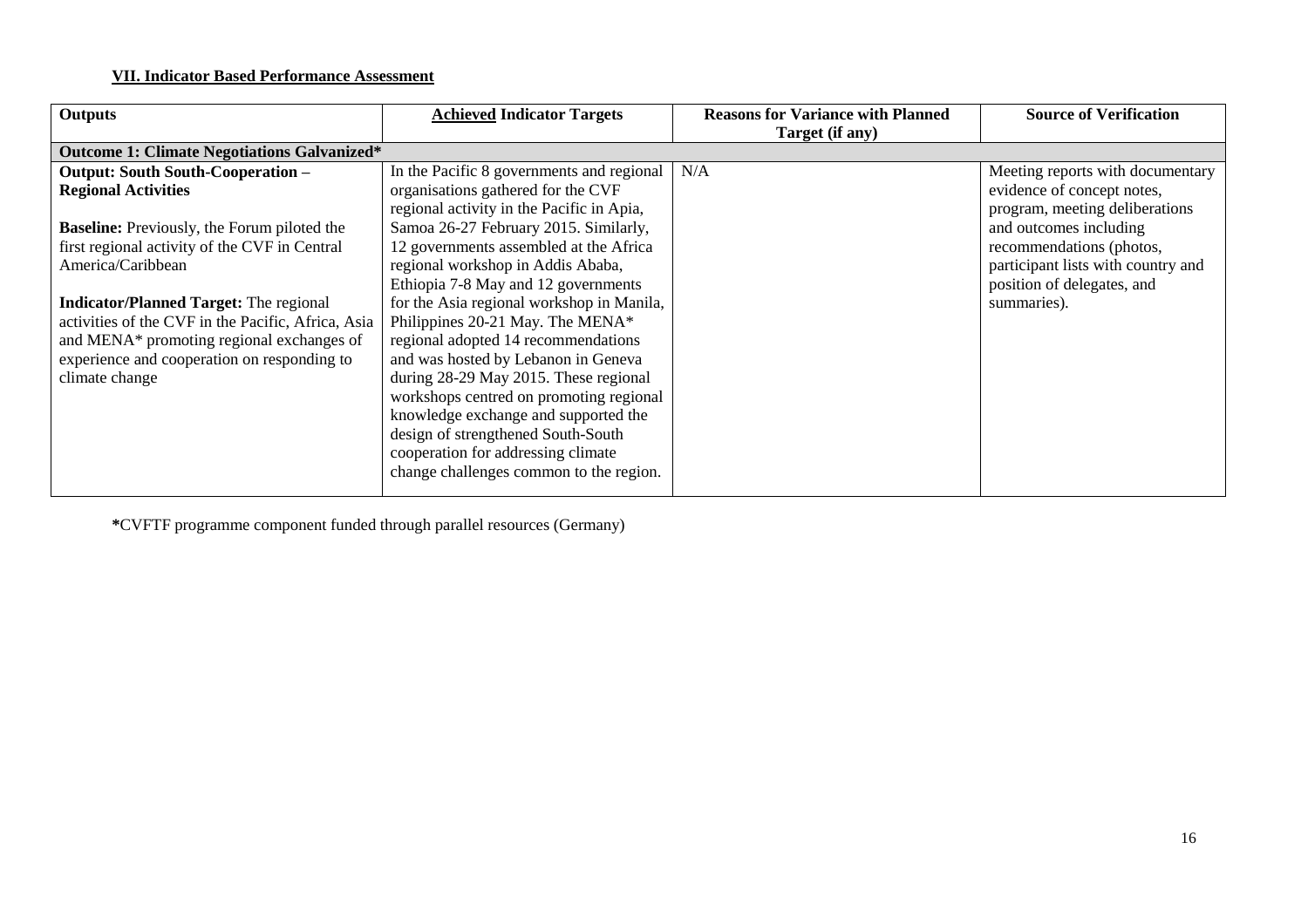| <b>Outputs</b>                                                      | <b>Achieved Indicator Targets</b>                                           | Reasons for Variance with Planned<br>Target (if any) | <b>Source of Verification</b>       |  |  |
|---------------------------------------------------------------------|-----------------------------------------------------------------------------|------------------------------------------------------|-------------------------------------|--|--|
|                                                                     |                                                                             |                                                      |                                     |  |  |
| <b>Outcome 2: Enhanced Means of Implementation and Partnerships</b> |                                                                             |                                                      |                                     |  |  |
| Output: Increased focus on climate change -                         | The work programme supported a series                                       | N/A                                                  | Event documentation: concept        |  |  |
| <b>Strategic Events</b>                                             | of strategic global events focused on                                       |                                                      | note, program, presentation of the  |  |  |
|                                                                     | galvanizing climate negotiations                                            |                                                      | recommendations of the CVF          |  |  |
| <b>Baseline:</b> Climate vulnerable countries voices                | including: the Geneva Briefing on 12                                        |                                                      | regional activities 2014-15,        |  |  |
| in the policy debate and key intergovernmental                      | February 2015 Geneva, Switzerland; the                                      |                                                      | discussion note shared on interests |  |  |
| policy processes is marginal, and the interests                     | Global Consultation held at Bonn,                                           |                                                      | across the CVF regional activities, |  |  |
| of vulnerable countries are not effectively                         | Germany 4 June 2015; the Climate                                            |                                                      | elements for a draft Post-2015      |  |  |
| addressed as a result                                               | Vulnerable Forum Focus Event on                                             |                                                      | <b>CVF Road Map Communications</b>  |  |  |
|                                                                     | Human Rights and Climate Change in                                          |                                                      | approach to 1.5°C, CAN Ray of       |  |  |
| <b>Indicator/Planned Target: Enhance</b>                            | Geneva, Switzerland 10 June 2015; the                                       |                                                      | the Day Award to the CVF for        |  |  |
| institutional responses to climate change and                       | <b>CVF Briefing of Members and Observers</b>                                |                                                      | "courageous leadership", report of  |  |  |
| the impact on human rights from relevant                            | Meeting, which was on 23 July 2015 in                                       |                                                      | the UN Special Procedures on the    |  |  |
| international actors promoted through CVF                           | Geneva, Switzerland; launch event of the                                    |                                                      | <b>UNFCCC 2013-2015 Review,</b>     |  |  |
| engagement                                                          | Vulnerable Twenty Group of Ministers of                                     |                                                      | V20 founding documents              |  |  |
|                                                                     | Finance (V20) of the member states of                                       |                                                      | including V20 Design Document,      |  |  |
|                                                                     | the CVF at Lima, Peru October 7-8 2015;                                     |                                                      | V20 Action Plan, V20                |  |  |
|                                                                     | the Briefing on the Philippine Presidency                                   |                                                      | Communiqué, event press             |  |  |
|                                                                     | of the CVF held in New York, USA 19                                         |                                                      | releases.                           |  |  |
|                                                                     | October 2015                                                                |                                                      |                                     |  |  |
| <b>Output: South-South Cooperation</b>                              | Events were held in 2015, which                                             | N/A                                                  | Meeting reports including key       |  |  |
|                                                                     | particularly supported South-South                                          |                                                      | documents (Manila-Paris             |  |  |
| Baseline: CVF countries face barriers to                            | cooperation and advocacy. The #1o5C                                         |                                                      | Declaration and the 2016-18         |  |  |
| cooperation outside of their regions and across                     | campaign (launched on 23 October 2015                                       |                                                      | Roadmap of the Climate              |  |  |
| <b>UNFCCC</b><br>negotiating<br>groups,<br>but have                 | at Bonn, Germany); the Sherpa Senior                                        |                                                      | Vulnerable Forum), statements,      |  |  |
| extensive expertise to share and exchange                           | Officials Meeting of the Climate                                            |                                                      | presentations and online resources  |  |  |
| among one another                                                   | Vulnerable Forum (Manilla, Philippines                                      |                                                      | including the CVF Flickr, media     |  |  |
|                                                                     | 9-11 November 2015); the several high-                                      |                                                      | advisory, press releases, media     |  |  |
| <b>Indicator/Planned Target: A series of CVF</b>                    | level meetings at COP21 (Paris, France                                      |                                                      | monitoring report, new CVF          |  |  |
| policy and communication strategic events                           | 30 November to 12 December 2015), and                                       |                                                      | membership, 1o5C website:           |  |  |
| strengthening South-South Cooperation                               | the communications, organisation and                                        |                                                      | http://www.1o5c.org/                |  |  |
|                                                                     | negotiations support provided to the CVF                                    |                                                      |                                     |  |  |
|                                                                     | members supported the South-South<br>cooperation area of the CVFTF program. |                                                      |                                     |  |  |
|                                                                     |                                                                             |                                                      |                                     |  |  |
|                                                                     |                                                                             |                                                      |                                     |  |  |